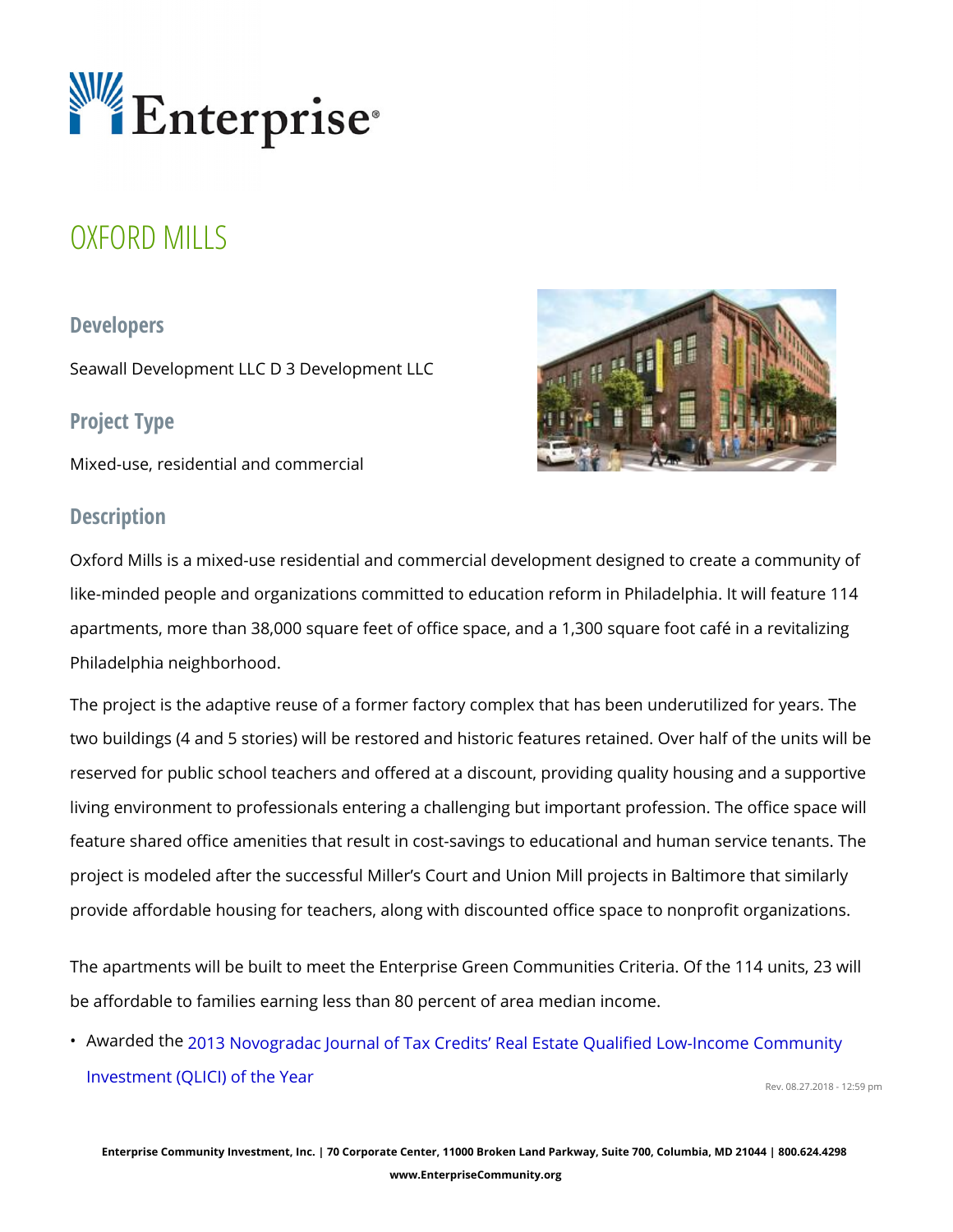## Financing

.

Oxford Mills is made possible through the use of the New Markets Tax Cred qualifies for federal historic rehabilitation credits. Enterprise provided \$10 the project. Philadelphia Industrial Development Corporation (PIDC) provident National Trust Community Investment Corporation provided \$9 million in NM the equity investor for the full NMTC allocation and provided the majority o including \$17.8 million in term debt and \$6.3 million in historic tax credit e

### Market

Oxford Mills is located in the South Kensington neighborhood of Philadelph of Philadelphia s central business district and adjacent to the Northern Lib popular with artists and young professionals. Oxford Mills will catalyze red neighborhood featuring a mix of residential, commercial and industrial prop sites. It has good access to bus routes and is just a few blocks from the el

## Community Impact

The city of Philadelphia suffers from high poverty rates and an education s percent of students graduate from high school. Teachers and nonprofits ded needs confront significant challenges, including limited financial resources severely distressed census tract with unemployment more than three times alleviate some of these challenges, the project will provide teachers and no and work space and help promote a collaborative, supportive environment. supporter of the project and will lease over  $14,000$  square feet of the office approximately 200 construction jobs and retain approximately 100 jobs with

### Developers

Seawall Development was founded in 2007 to develop socially responsible real estate proportional estate project infill sites. Seawall has completed two mixed-use projects in Baltimore, Mil creating 100 units of housing primarily for teachers and 64,000 square feet Rev. 08.27.2018 - 12:59 pm